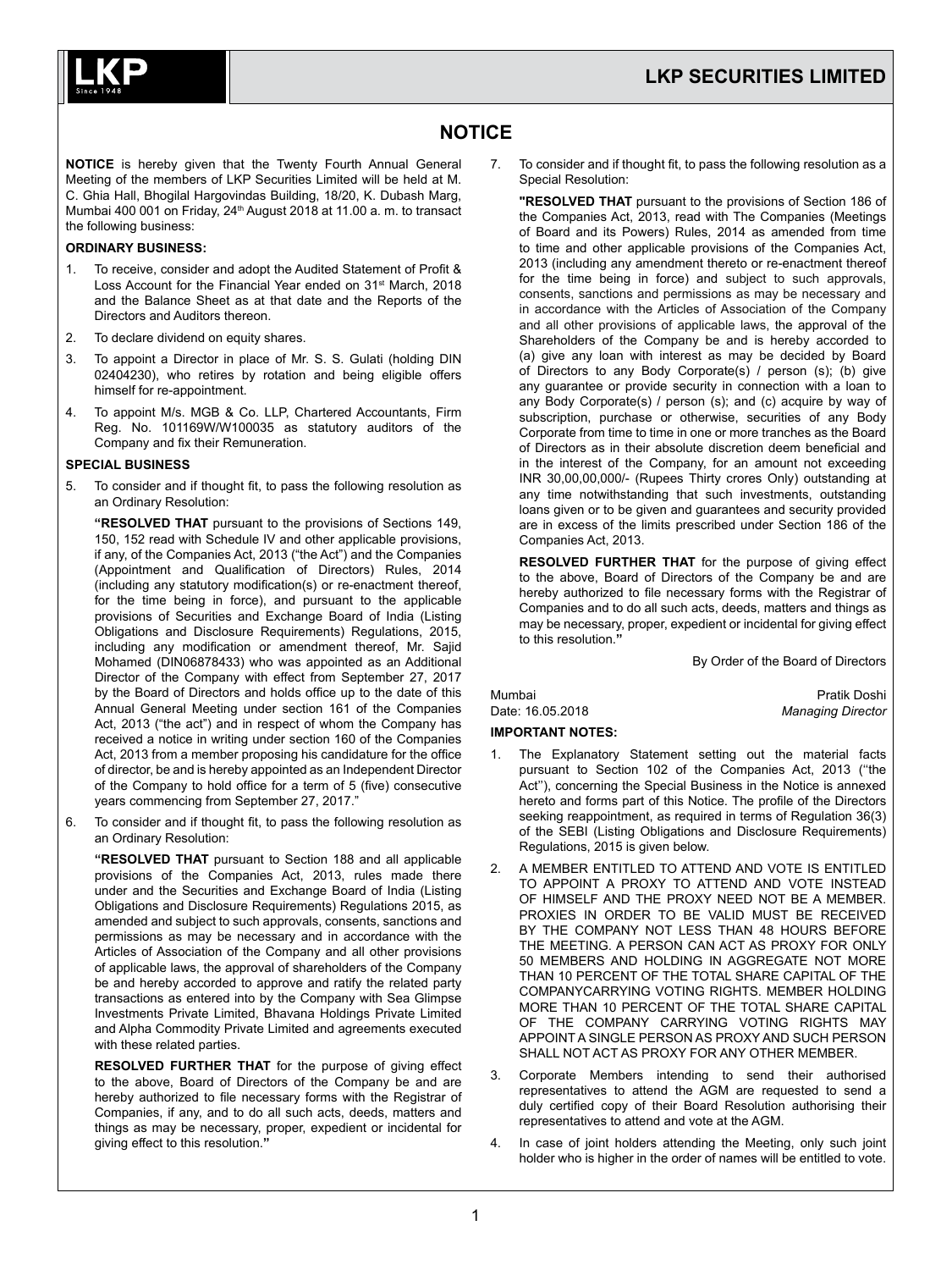

- 5. Members / Proxies / Authorised Representatives should bring the enclosed attendance Slip, duly filled in, for attending the Meeting. Copies of the Annual Report or Attendance Slips will not be distributed at the Meeting.
- 6. The Register of Members and the Share Transfer Books of the Company shall remain closed from Saturday, 18th August 2018 to Friday, 24<sup>th</sup> August 2018 (both days inclusive).
- 7. SEBI & the Ministry of Corporate Affairs encourages paperless communication as a contribution to greener environment. Members holding shares in physical mode are requested to register their e-mail ID's with the Adroit Corporate Services Private Limited, the Registrars & Share Transfer Agents of the Company and Members holding shares in demat mode are requested to register their e-mail ID's with their respective Depository Participants (DPs) in case the same is still not registered. If there is any change in the e-mail ID already registered with the Company, members are requested to immediately notify such change to the Registrars & Share Transfer Agents of the Company in respect of shares held in physical form and to DPs in respect of shares held in electronic form. Members who wish to register their email ID can download the 'Green Initiative' form from the Company's website viz.www.lkpsec.com.
- 8. In terms of Section 101 and 136 of the Companies Act, 2013 read together with the Rules made thereunder, the copy of the Annual Report including Financial Statements, Board's Report etc. and this Notice are being sent by electronic mode, to those members who have registered their email IDs with their respective depository participants or with the Registrars and Share Transfer Agents of the Company, unless any member has requested for a physical copy of the same. In case you wish to get a physical copy of the Annual Report, you may send your request to info@ adroitcorporate.com mentioning your Folio/DP ID & Client ID.
- 9. Pursuant to Section 72 of the Companies Act, 2013, members holding shares in physical form are advised to file nomination in the prescribed Form SH-13 with the Company's Registrars & Share Transfer Agents. In respect of shares held in electronic/ demat form, the members may please contact their respective depository participant.
- 10. Members are requested to send all communications relating to shares, and unclaimed dividends, change of address etc. to the Registrar and Share Transfer Agents at the following address:

M/s. Adroit Corporate Services Private Limited 19, Jafarbhoy Industrial Estate, 1<sup>st</sup> Floor, Makawana Road, Marol Naka, Andheri (East), Mumbai 400 059. Tel. No.022- 28590942

If the shares are held in electronic form, then change of address and change in the Bank Accounts etc. Should be furnished to their respective Depository Participants (DPs).

## 11. **Voting Options:-**

### **Voting through electronic means**

I. In compliance with provisions of Section 108 of the Companies Act, 2013, Rule 20 of the Companies (Management and Administration) Rules, 2014 as amended by the Companies (Management and Administration) Amendment Rules, 2015 and Regulation 44 of the SEBI (Listing Obligations and Disclosure Requirements) Regulations, 2015, the Company is pleased to provide members facility to exercise their right to vote on resolutions proposed to be considered at the ensuing Annual General Meeting (AGM) by electronic means and the business may be transacted through e-Voting Services. The facility of casting the votes by the members using an electronic voting system from a place other than venue of the AGM ("remote e-voting") will be provided by National Securities Depository Limited (NSDL).

- II. The facility for voting through polling paper shall be made available at the AGM and the members attending the meeting who have not cast their vote by remote e-voting shall be able to exercise their right at the meeting through polling paper.
- III. The members who have cast their vote by remote e-voting prior to the AGM may also attend the AGM but shall not be entitled to cast their vote again.
- IV. The remote e-voting period commences on 20<sup>th</sup> August, 2018 (9:00 am) and ends on 23rd August, 2018 (5:00 pm). During this period members' of the Company, holding shares either in physical form or in dematerialized form, as on the cut-off date of 17<sup>th</sup> August, 2018 may cast their vote by remote e-voting. The remote e-voting module shall be disabled by NSDL for voting thereafter. Once the vote on a resolution is cast by the member, the member shall not be allowed to change it subsequently.
- The process and manner for remote e-voting are as under:
	- In case a Member receives an email from NSDL [for members whose email IDs are registered with the Company/ Depository Participants(s)] :
		- (i) Open email and open PDF file viz; "remote e-voting. pdf" with your Client ID or Folio No. as password. The said PDF file contains your user ID and password/PIN for remote e-voting. Please note that the password is an initial password.
		- (ii) Launch internet browser by typing the following URL: https://www.evoting.nsdl.com/
		- (iii) Click on Shareholder Login
		- (iv) Put user ID and password as initial password/PIN noted in step (i) above. Click Login.
		- Password change menu appears. Change the password/PIN with new password of your choice with minimum 8 digits/characters or combination thereof. Note new password. It is strongly recommended not to share your password with any other person and take utmost care to keep your password confidential.
		- (vi) Home page of remote e-voting opens. Click on remote e-voting: Active Voting Cycles.
		- (vii) Select "EVEN" of "LKP Securities Limited".
		- (viii) Now you are ready for remote e-voting as Cast Vote page opens.
		- (ix) Cast your vote by selecting appropriate option and click on "Submit" and also "Confirm" when prompted.
		- (x) Upon confirmation, the message "Vote cast successfully" will be displayed.
		- (xi) Once you have voted on the resolution, you will not be allowed to modify your vote.
		- (xii) Institutional shareholders (i.e. other than individuals, HUF, NRI etc.) are required to send scanned copy (PDF/JPG Format) of the relevant Board Resolution/ Authority letter etc. together with attested specimen signature of the duly authorized signatory(ies) who are authorized to vote, to the Scrutinizer through e-mail to lkpsecuritiesscrutinizer@gmail.com with a copy marked to evoting@nsdl.co.in
	- B. In case a Member receives physical copy of the Notice of AGM[for members whose email IDs are not registered with the Company/Depository Participants(s) or requesting physical copy] :
		- Initial password is provided as below/at the bottom of the Attendance Slip for the AGM: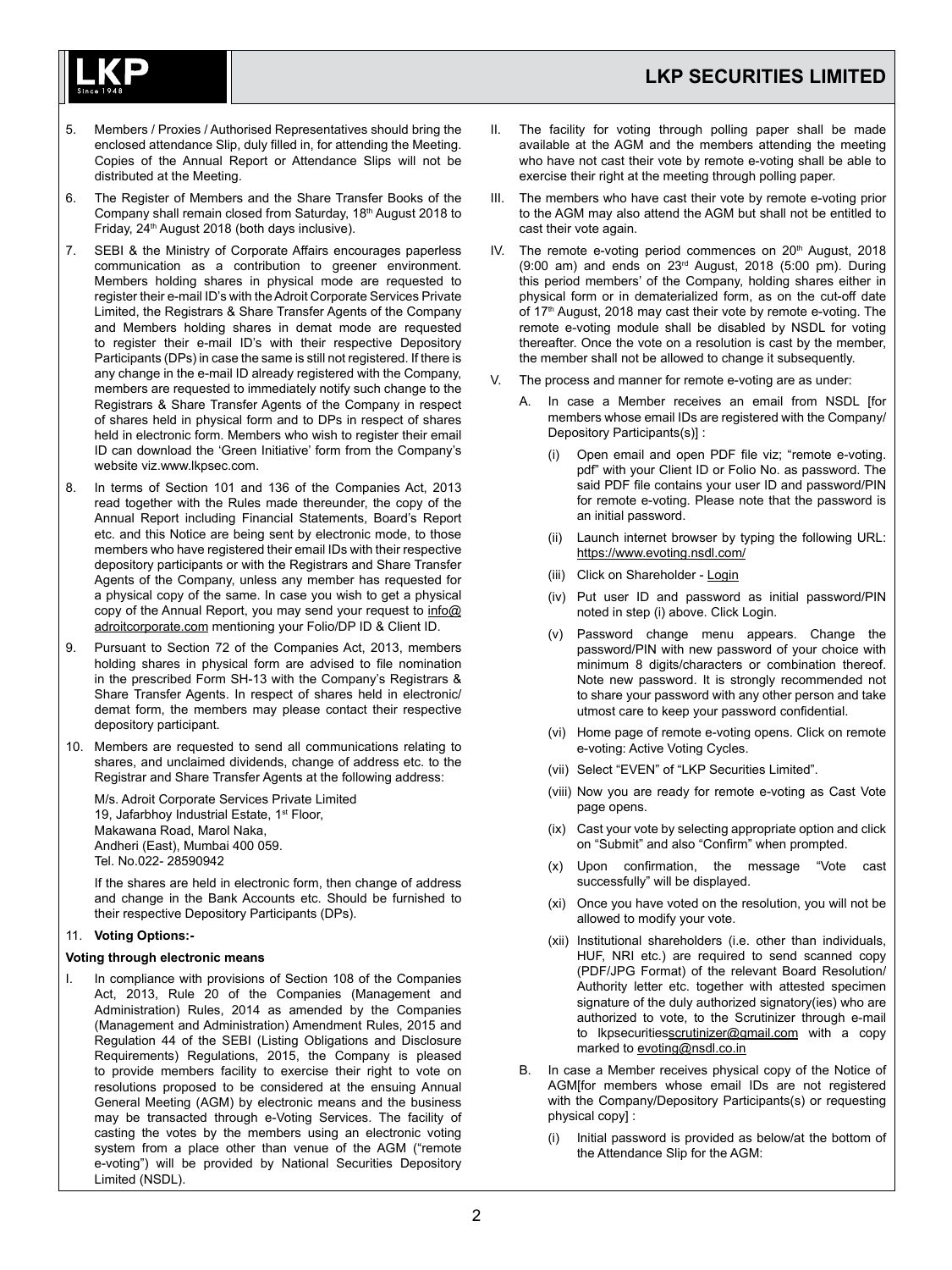## **LKP SECURITIES LIMITED**



|                   | <b>PASSWORD/PIN</b> |
|-------------------|---------------------|
|                   |                     |
|                   |                     |
|                   |                     |
|                   |                     |
| e-voting Event ID | <b>USER</b>         |

- (ii) Please follow all steps from Sl. No. (ii) to Sl. No. (xii) above, to cast vote.
- VI. In case of any queries, you may refer the Frequently Asked Questions (FAQs) for Members and remote e-voting user manual for Members available at the downloads section of www.evoting. nsdl.com or call on toll free no.: 1800-222-990.
- VII. If you are already registered with NSDL for remote e-voting then you can use your existing user ID and password/PIN for casting your vote.
- VIII. You can also update your mobile number and e-mail id in the user profile details of the folio which may be used for sending future communication(s).
- IX. The voting rights of members shall be in proportion to their shares of the paid up equity share capital of the Company as on the cutoff date of 17<sup>th</sup> August, 2018.
- X. Any person, who acquires shares of the Company and become member of the Company after dispatch of the notice and holding shares as of the cut-off date i.e. 17<sup>th</sup> August, 2018 may obtain the login ID and password by sending a request at evoting@nsdl. co.in or Issuer/RTA.

However, if you are already registered with NSDL for remote e-voting then you can use your existing user ID and password for casting your vote. If you forgot your password, you can reset your password by using "Forgot User Details/Password" option available on www.evoting.nsdl.com or contact NSDL at the following toll free no.: 1800-222-990.

- XI. A member may participate in the AGM even after exercising his right to vote through remote e-voting but shall not be allowed to vote again at the AGM.
- XII. A person, whose name is recorded in the register of members or in the register of beneficial owners maintained by the depositories as on the cut-off date only shall be entitled to avail the facility of remote e-voting as well as voting at the AGM through polling paper.
- XIII. Mr. V. Ramachandran Practising Company Secretary, Proprietor of M/s V.R. Associates, Company Secretaries, ACS 7731, CP No. 4731 has been appointed as the Scrutinizer for providing facility to the members of the Company to scrutinize the voting and remote e-voting process in a fair and transparent manner.
- XIV. The Chairman shall, at the AGM, at the end of discussions on the resolutions on which voting is to be held, allow voting with the assistance of Scrutinizer, by use of "Polling Paper" for all those members who are present at the AGM but have not cast their votes by availing the remote e-voting facility.
- XV. The Scrutinizer shall after the conclusion of voting at the AGM, will first count the votes cast at the meeting by polling papers and thereafter unblock the votes cast through remote e-voting in the presence of at least two witnesses not in the employment of the Company and shall make, not later than 48 hours of the conclusion of the AGM, a consolidated scrutinizer's report of the total votes cast in favour or against, if any, to the Chairman or a person authorized by him in writing, who shall countersign the same and declare the result of the voting forthwith.
- XVI. The Results declared alongwith the report of the Scrutinizer shall be placed on the website of the Company viz. www.lkpsec.com and on the website of NSDL immediately after the declaration of result by the Chairman or a person authorized by him in writing. The results shall also be immediately forwarded to the BSE Limited, Mumbai.

**14. Brief Profile/Disclosure Relating to Directors Re-appointed pursuant to Regulation 36(3) of SEBI (Listing Obligations and Disclosure Requirements) Regulations, 2015 and Secretarial Standards on General Meetings:**

| Name                                                                                                                                         | Mr. S S Gulati                                                                                                                                         |
|----------------------------------------------------------------------------------------------------------------------------------------------|--------------------------------------------------------------------------------------------------------------------------------------------------------|
| <b>DIN</b>                                                                                                                                   | 02404230                                                                                                                                               |
| Age                                                                                                                                          | 63                                                                                                                                                     |
| Date of Appointment                                                                                                                          | 24th May, 2017                                                                                                                                         |
| Qualification                                                                                                                                | <b>Chartered Accountant</b>                                                                                                                            |
| Expertise                                                                                                                                    | He has handled numerous<br>management responsibilities in<br>his career in the field of finance,<br>Corporate Affairs, taxation and<br>Internal Audit. |
| Other                                                                                                                                        | Alpha Commodity Pvt. Ltd.                                                                                                                              |
| Directorships                                                                                                                                | Gayatri Cement and Chemical<br>Industries Pvt. Ltd.                                                                                                    |
| *Chairman / Member<br>of Committee of<br>the Board of the<br>Companies on which<br>he/she is a Director as<br>on 16 <sup>th</sup> May, 2018. | <b>LKP Securities Limited</b><br>Member - Nomination and<br>Remuneration committee.<br>Chairman - Stakeholder<br>Relationship committee.               |
| Shareholding in the<br>Company                                                                                                               | 39,976 Equity Shares                                                                                                                                   |
| Relationship with any<br>Director(s) of the<br>Company                                                                                       | None.                                                                                                                                                  |

#### **EXPLANATORY STATEMENT IN RESPECT OF THE SPECIAL BUSINESS PURSUANT TO SECTION 102 OF THE COMPANIES ACT, 2013**

### **Item no. 5**

The Board of Directors of the Company have appointed Mr. Sajid Mohamed as an Additional Directors (Independent) of the Company to hold office for a period of five consecutive years, not liable to retire by rotation, subject to consent by the Members of the Company at the ensuing Annual General Meeting ("AGM").

As an Additional Director, he holds office till the date of forthcoming AGM and is eligible for being appointed as Independent Director. The Company has received a notice pursuant to Section 160 of the Companies Act, 2013 (the "Act") together with the requisite amount of deposit from a Member signifying his intention to propose the appointment of Mr. Sajid Mohamed as a Director of the Company. The Company has also received a declaration from Mr. Sajid Mohamed confirming that they meet the criteria of independence as prescribed under the Act and Securities and Exchange Board of India (Listing Obligations and Disclosure Requirements) Regulations, 2015 ("Listing Regulations"). Mr. Sajid Mohamed is also not disqualified from being appointed as a Director in terms of Section 164 of the Act and has given their consent to act as a Director of the Company.

In the opinion of the Board, Mr. Sajid Mohamed fulfil the conditions for appointment as an Independent Director as specified in the Act and the Listing Regulations and is independent of the management.

A copy of the draft letter of appointment for Independent Directors, setting out the terms and conditions for appointment of Independent Directors is available for inspection by the Members at the registered office of the Company during business hours on any working day and is also available on the website of the Company www.lkpsec.com.

Mr. Sajid Mohamed is not related to any other Director and Key Managerial Personnel of the Company. None of the Directors, Key Managerial Personnel and their relatives, except Mr. Sajid Mohamed and his relatives, are in any way, concerned or interested in the said